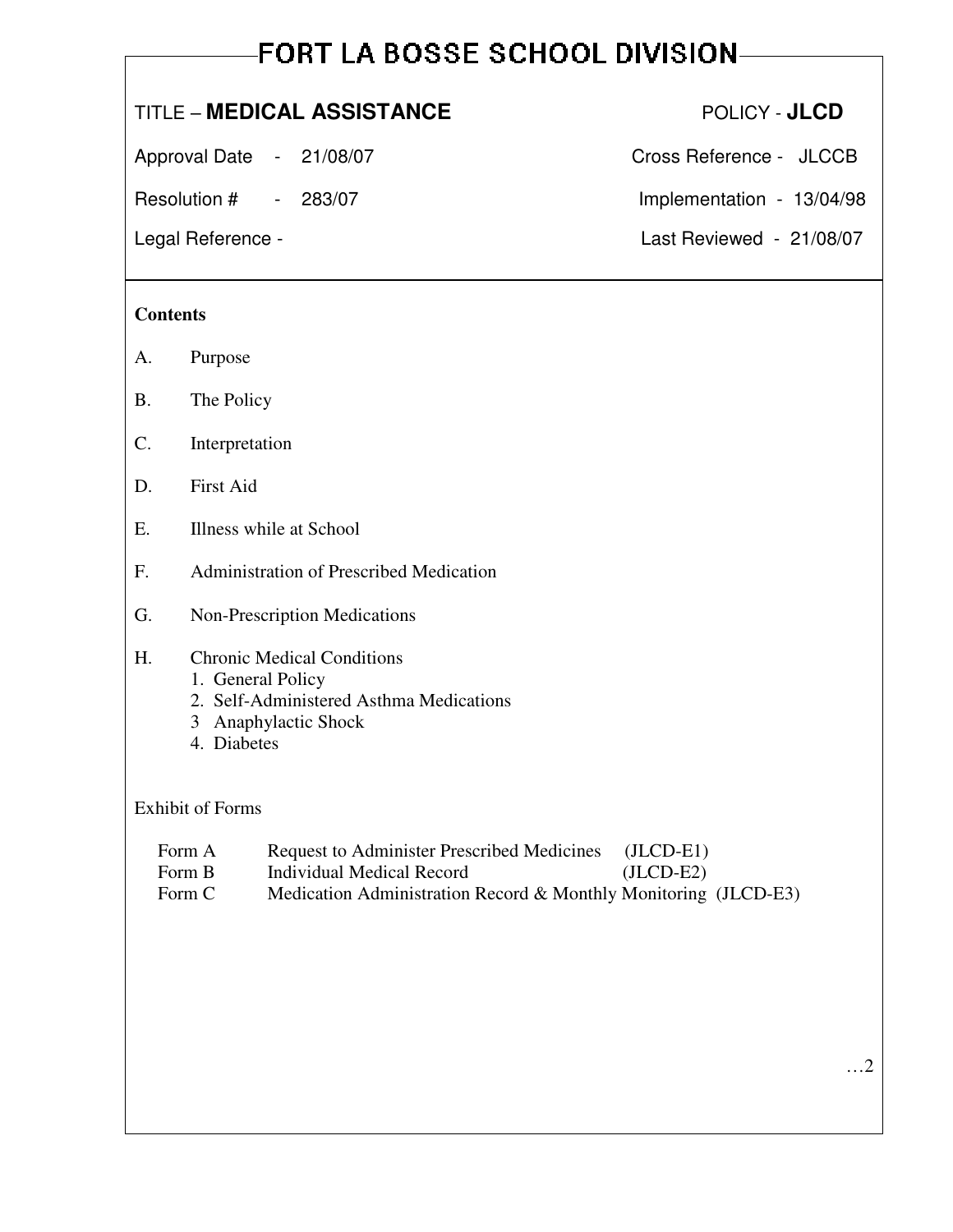# **A. PURPOSE**

The Division acknowledges that its employees are not medical professionals. Nonetheless, they Will occasionally be called upon to give medical assistance to students when no parent, guardian or medical professional is immediately available. The purpose of this policy statement is to provide guidelines and areas of responsibility for those situations.

# **B. THE POLICY**

Division employees will give voluntary medical assistance to students, in accordance with the guidelines set out in this policy statement.

Division employees may refuse to assist in administering prescribed medication if the parent or guardian has not fully complied with the guidelines set out in this statement.

When an employee gives medical assistance, the employee shall take all necessary or advisable precautions to protect the health and well-being of both the employee and the person to whom assistance is given. Where circumstances require, this may include the use of sterile gloves, bandages or other equipment, the proper cleanup and disinfecting of the area where assistance was given, and the safe and proper disposal by incineration of soiled or bloodied material.

# **C. INTERPRETATION**

In interpreting this policy, priority will be given to the comfort, health, well-being and safety of the student.

The signature of the custodial parent/legal guardian is required on school medical forms.

#### **D. FIRST AID**

1. The Division shall make available to its employees in the workplace, information regarding the administration of basic first aid, and a basic first aid kit.

2. Cases of suspected serious injury or accident will be referred immediately to the nearest hospital or medical clinic for treatment. An ambulance will be called. The parent or guardian will be notified as soon as circumstances permits.

3. In cases of suspected spinal injury, the victim will not be moved except under the supervision of ambulance attendance or other medical personnel.

4. In less serious cases, the parent or guardian will be notified of the incident and the treatment proposed or given. If it is reasonable, this notification will be made before treatment is given, but the priority will be attending to the student.

5. Acetylsalicylic acid (ASA, aspirin) will not be given to students because of possible allergic reaction. Acetaminophen (e.g. Tylenol) may be given only with the prior written or immediate verbal consent of the parent or guardian.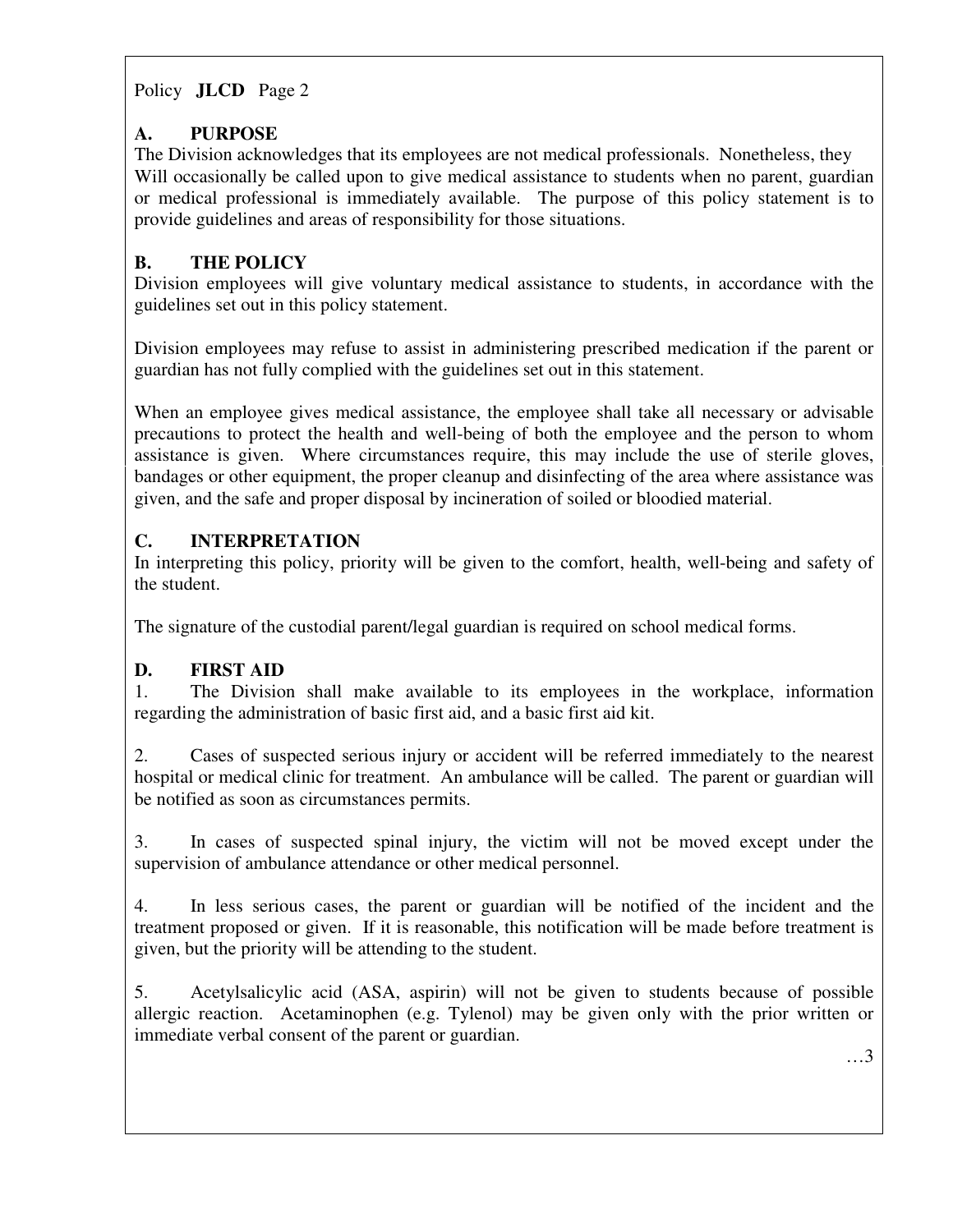6. Minor wounds will be washed and cleaned with peroxide. A sterile bandage will be applied if necessary. Do not apply mercurochrome or iodine.

# **E. ILLNESS WHILE AT SCHOOL**

1. If a student shows or complains of any symptoms of illness, the school wil advise the parent, guardian or other authorized person.

2. If it is considered advisable by the school, the student will be permitted to return home, or to the home of a person authorized by the parent or guardian.

3. A student will not be sent or allowed to go home unless there is a responsible parent present at the home.

4. Grade 8 and younger students, or students of any age who appear to be incapacitated by illness, must be picked up at the school by the parent, guardian or other authorized person, or accompanied home by at least one responsible adult.

5. **In cases of suspected serious illness, the sudent will be referred immediately to the nearest hospital or medical clinic for treatment. An ambulance will be called.** 

#### **F. ADMINISTRATION OF PRESCRIBED MEDICATION**

This section applied to assisting in the administration of prescribed medication which is taken orally or applied externally.

#### 1. Responsibilities of the Parent or Guardian

 If a student requires school assistance in the administration of prescribed medication for more than 14 days, the parent or guardian shall:

 (a) Provide the principal with a completed Individual Health Care Plan. Medications that are required for less than 14 days need not be recorded in the Individual Health Care Plan. However, all other provisions of the Medication Administration Policy shall apply. When a child requires a medication for more than 14 days, an IHCP must be completed stating: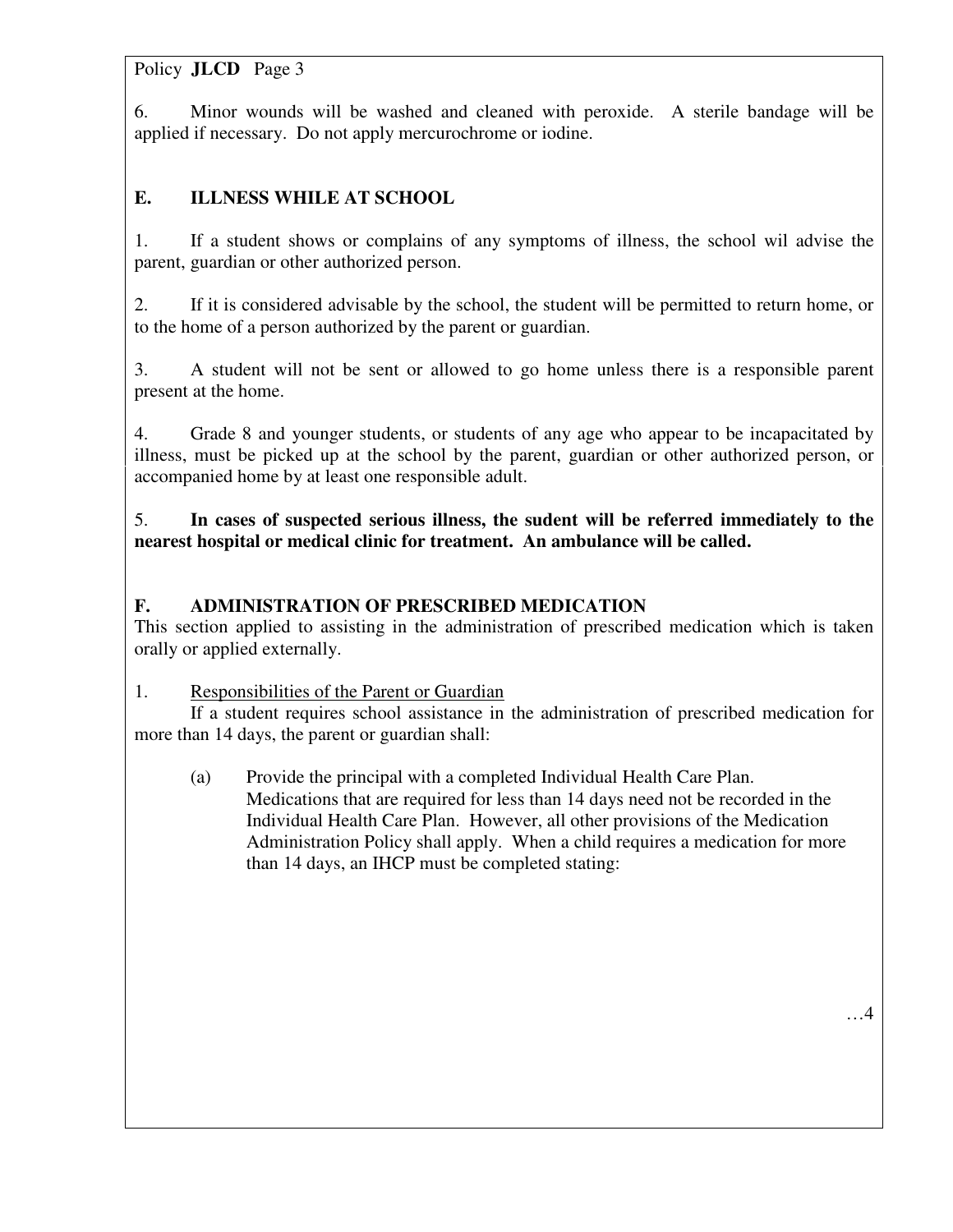- 1. the name of the child, date of birth;
- 2. name of the medication;
- 3. the dose, time, route of administration;
- 4. name of the prescribing physician;
- 5. name(s) of parent(s)/guardian agency, principal address, work telephone and home telephone numbers;
- 6. start date of medication;
- 7. stop date of medication (if applicable);
- 8. confirmation that first dose was administered and well tolerated prior to coming to community setting; and
- 9. storage requirements, if any.

#### (b) **General Conditions of Accepting Medication for Administration**

Administration of medication in community settings requires that several con ditions be met. The purpose of these conditions is to promote the safety and well being of the child, and to promote that the community settings acts responsibly in accepting medication for administration.

These conditions are:

- 1. completion of an IHCP by the parent(s)/guardian agency including confirmation that the first dose of a medication has been administered in the presence of the parent/guardian and has been well-tolerated;
- 2. in-person delivery of the medication to the school office setting by a responsible adult;
- 3. arrange for the safe delivery of an adequate supply of the medication to the school office. **IN THE ORIGINAL PHARMACIST'S LABELLED CONTAINER, (which identifies clearly the:)**
	- A. name of the child
	- B. name of the licensed medical practitioner
	- C. name of the medication
	- D. dose
	- E. frequency/time and route of administration
	- F. name of the pharmacy
	- G. date the prescription was filled;
- 4. label must be on the container itself; such as medication bottle, tube, inhaler, etc., and not merely on the package; and
- 5. if required, measuring implements (e.g., syringe) must be provided.
- (c) Notify the school immediately if the medication is changed or discontinued, and arrange for the safe return or destruction of any unused medication. Students must not transport prescribed medication.
- (d) Update Form A each time the medication is changed. (initial and date)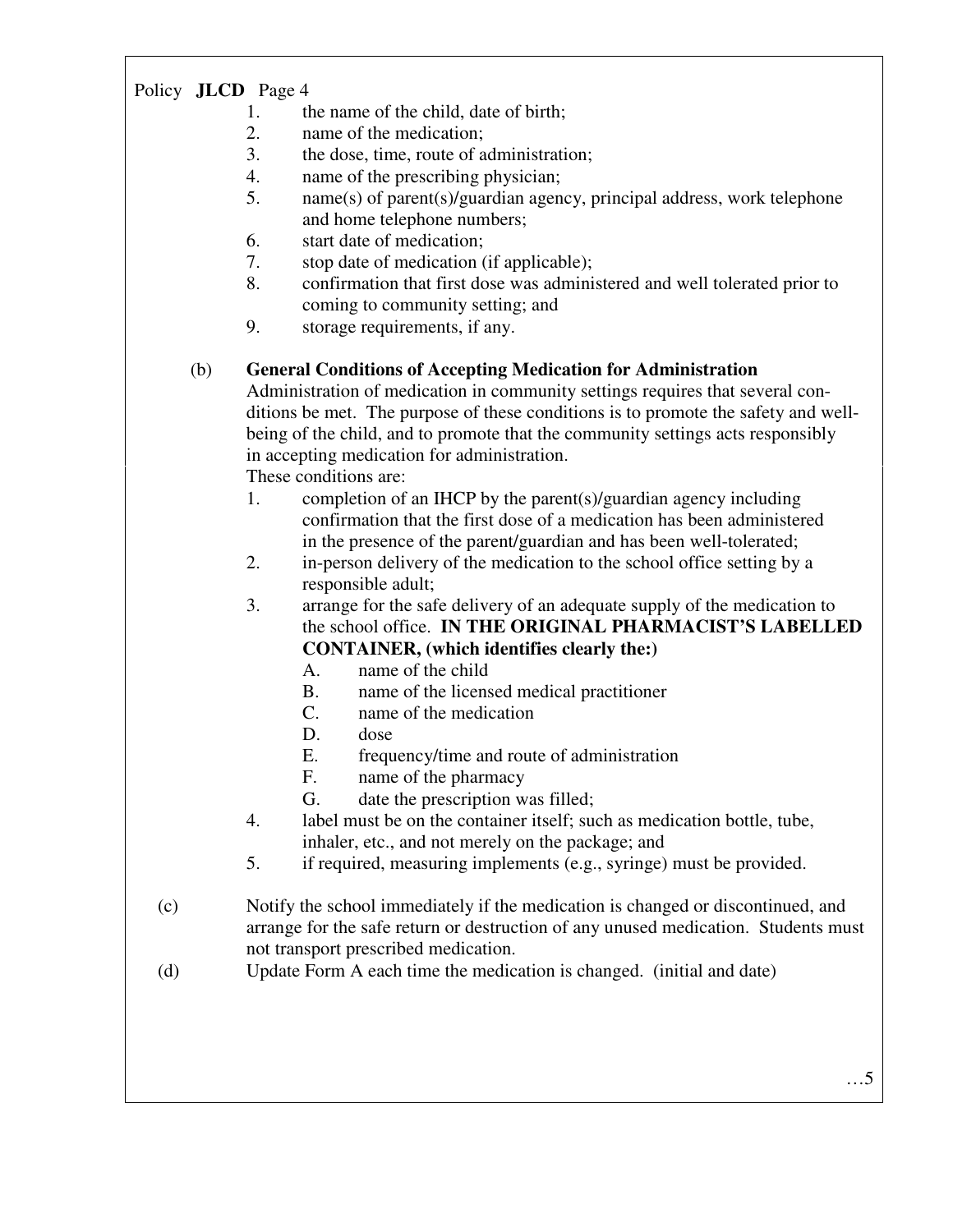DIVISION EMPLOYEES MAY REFUSE TO ASSIST IN ADMINISTERING PRESCRIBED MEDICATION TO ANY STUDENT WHOSE PARENT OR GUARDIAN HAS NOT FULLY COMPLIED WITH THESE REQUIREMENTS.

- 2. Responsibilities of the School
	- (a) The principal will designate a secure, limited-access storage area at the school, for the storage of student prescriptions.

*Storage Requirements* 

 Storage and safety are important concerns when medications are administered in community settings.

- 1. Medications administered in community settings shall be stored in a locked location (see exception, below);
- 2. The key to the locked location shall be in the care and control of the person(s) responsible to administer the medications;
- 3. Regardless of the foregoing, the key to the locked location shall remain on the premises of the community setting at all times;
- 4. A spare key to the locked location shall be reasonably available, and every designated employee who administers medication in the community setting during the normal course of their duties shall be made aware of the location of the spare key;
- 5. A locked location may be a cabinet, cupboard, drawer, steel box or other similar arrangement;
- 6. If a medication requires refrigeration, the locked location shall be, or shall be within, an operating refrigerator;
- 7. Medications shall be stored separately and apart from any other material, supply or objects in the locked location;
- 8. Medications for more than one child may be stored in one locked location. However, under this circumstance, **each medication shall be separated by A clear physical means** such as, but not limited to, metal partitions, seal able plastic containers, individual pastic zipper bags or appropriate equivalent;
- 9. Each physical separation shall be clearly labelled with the child's name; and
- 10. Medication that may be required urgently shall not be stored in a locked location. Such medication shall be carried at all times on the person of the child or the adult responsible to administer the medication. Such medication includes, but is not limited to:
	- A. inhalers
	- B. adrenaline auto-injector (e.g. EpiPen).
	- Appropriate records and administration procedures shall be implemented.
- (b) The principal will assign a staff member to be responsible for administering medication to a child. In addition, a substitute of delegate employee shall also be identified to administer medication in the absence of the primary person. Volunteers shall not be designated to administer medication.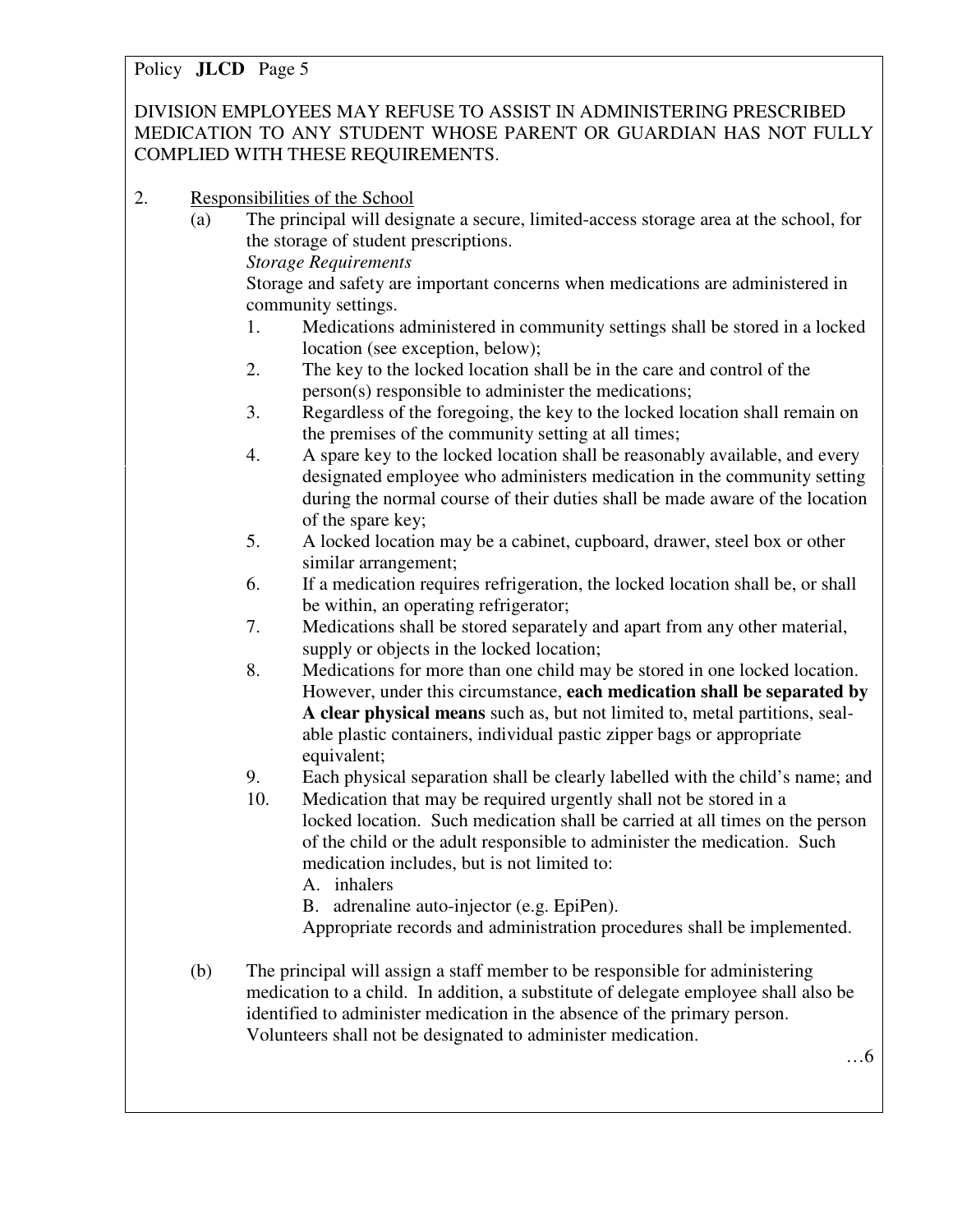- 1. Each person responsible for medication administration shall be fully aware of the:
	- A. specific details of medication administration for a child;
	- B. location of the spare key to the locked storage location;
	- C. location of the IHCP for a child; and
	- D. the medication administration policy specific to the community setting.
- 2. To prepare for administration of medication, each person shall:
	- A. wash their hands;
	- B. prepare supplies (e.g. measuring devices; installation appliances, etc.); and
	- C. assure themselves of:
		- \* the right medication
		- \* the right child
		- \* the right dose
		- \* the right time
		- \* the right method

in each and every administration.

- (c) The original copy of Form A will be placed in the cumulative file, and a copy will be kep in the medication storage area.
- (d) A medic-alert sticker will be placed opposite the student's name on the cumulative file.
- (e) The principal or designate, shall check the pharmacist's label on the medication container to be sure that it identifies: the student, the prescribing doctor, the dispensing pharmacist, the name of the medication, the dosage, and the frequency or time of administration. This information will be checked against Form A, and any discrepancy reported to the parent or guardian.
	- The person administering the medication shall; read the label three times:
	- A. when removing the medication from locked storage;
	- B. before the medication is removed from its container; and
	- C. after the medication is removed from its container but before it is administered to the child.

 (f) Each child who is administered medication shall have a separate Medication Administration Record (Form B). Each Record shall include the:

- A. name of the child;
- B. name of the medication, the dosage, route (e.g. oral), time of administration;
- C. signature of the person administering the medication; and
- D. outcome of administration (initial indicates completed administration): If not completed, reason must be indicated (e.g.absent, refused, missed, error).
- (g) If a student refuses or is unable to take the medication, the school shall notify the parent or guardian and, if the school considers it advisable, the prescribing doctor.
- (h) The school will notify the parent or guardian whenever less than a four day supply of medication remains.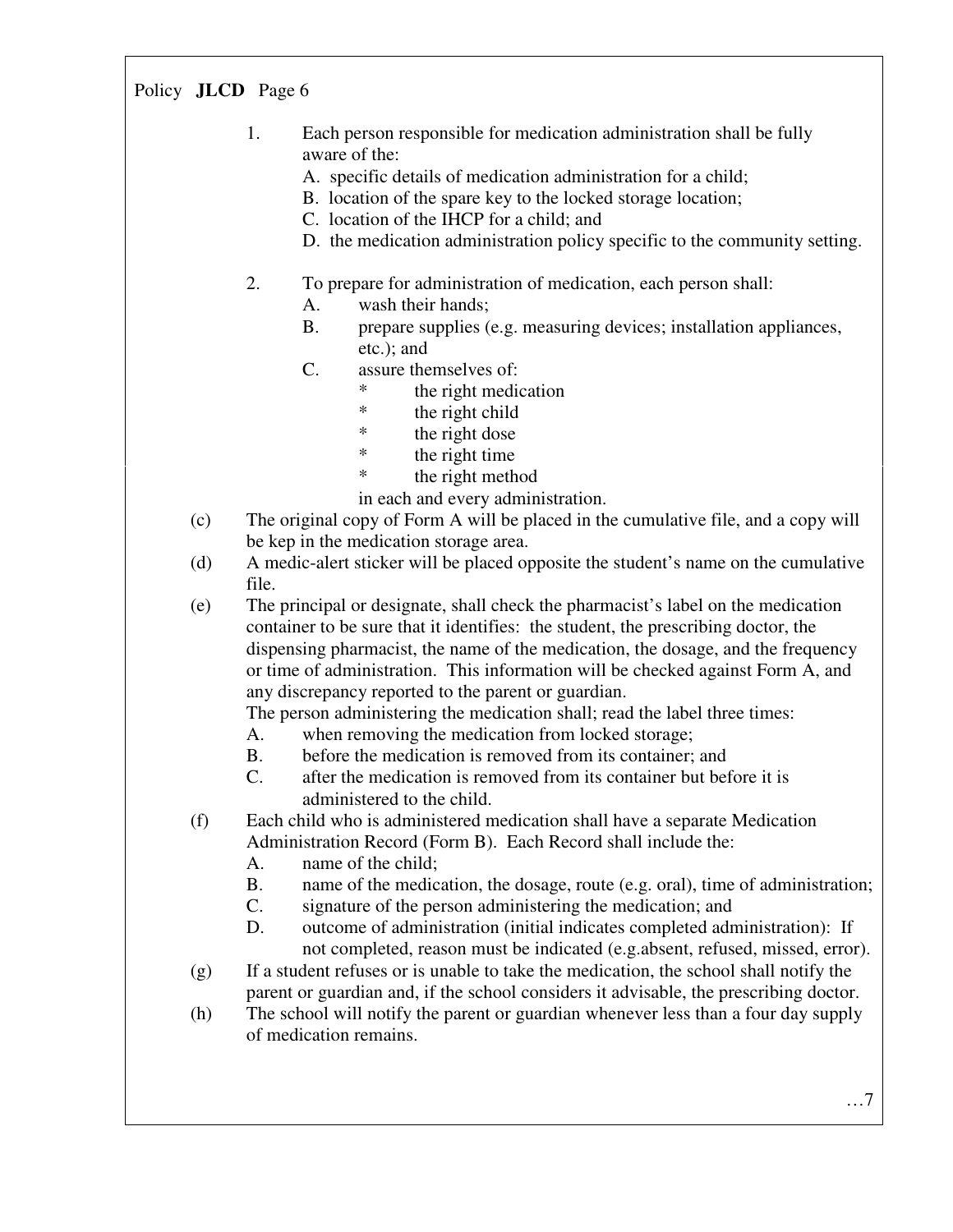(i) Medications have a finite usable period of effectiveness. The parent(s)/guardian agency shall be responsible for replacing expired medications, as well as the removal and disposal of expired medication.

 Medication is the property of the child's family. It is expected that medication(s) will be taken home by parents for any school closure or student absences exceeding two weeks.

 Medication not picked up by a responsible adult will be disposed/destroyed in Accordance with Workplace Hazardous Materials Information System (WHMIF) Guidelines.

#### G. **NON-PRESCRIPTION MEDICATIONS**

With a possible exception of acetaminophen as outlined in Paragraph D4 above, the school will not assist in the administration of non-prescription medications.

#### H. **CHRONIC MEDICAL CONDITIONS**

#### H1. General Policy

- 1. The parent will apply to have a Health Care professional (URIS) develop a Health Care plan for each student who suffers from a chronic medical condition, illness or disability such as asthma, diabetes, epilepsy, kidney disease, migraine headaches, thyroid conditions, intestinal disorders, significant allergic reaction or other chronic conditions.
	- 2. At or prior to the beginning of the fall term each year, the school principal, or designate, will review the medical information provided on the registration forms or URIS Health Care Plans of each student, to identify students who may suffer from a chronic medical condition requiring school assistance.
	- 3. The Health Care Plan will be made known to all employees in the school (including administrators, teachers, aides, custodians, and bus drivers as applicable) who may come into contact with the student. The school will ensure that all school personnel can identify the student.
	- 4. The Health Care plan will be filed in the cumulative file,and copies will be filed in a place which is readily accessible to school personnel who regularly come into contact with the student. School personnel will be advised of the location of this information. Information will be transported with the student when appropriate e.g. field trips, sporting events.
	- 5. A medic-alert sticker will be placed opposite the student's name on the cumulative File and the Maplewood Student Data file will be flagged.
	- 6. The Health Care Plan will guide the staff response as needed.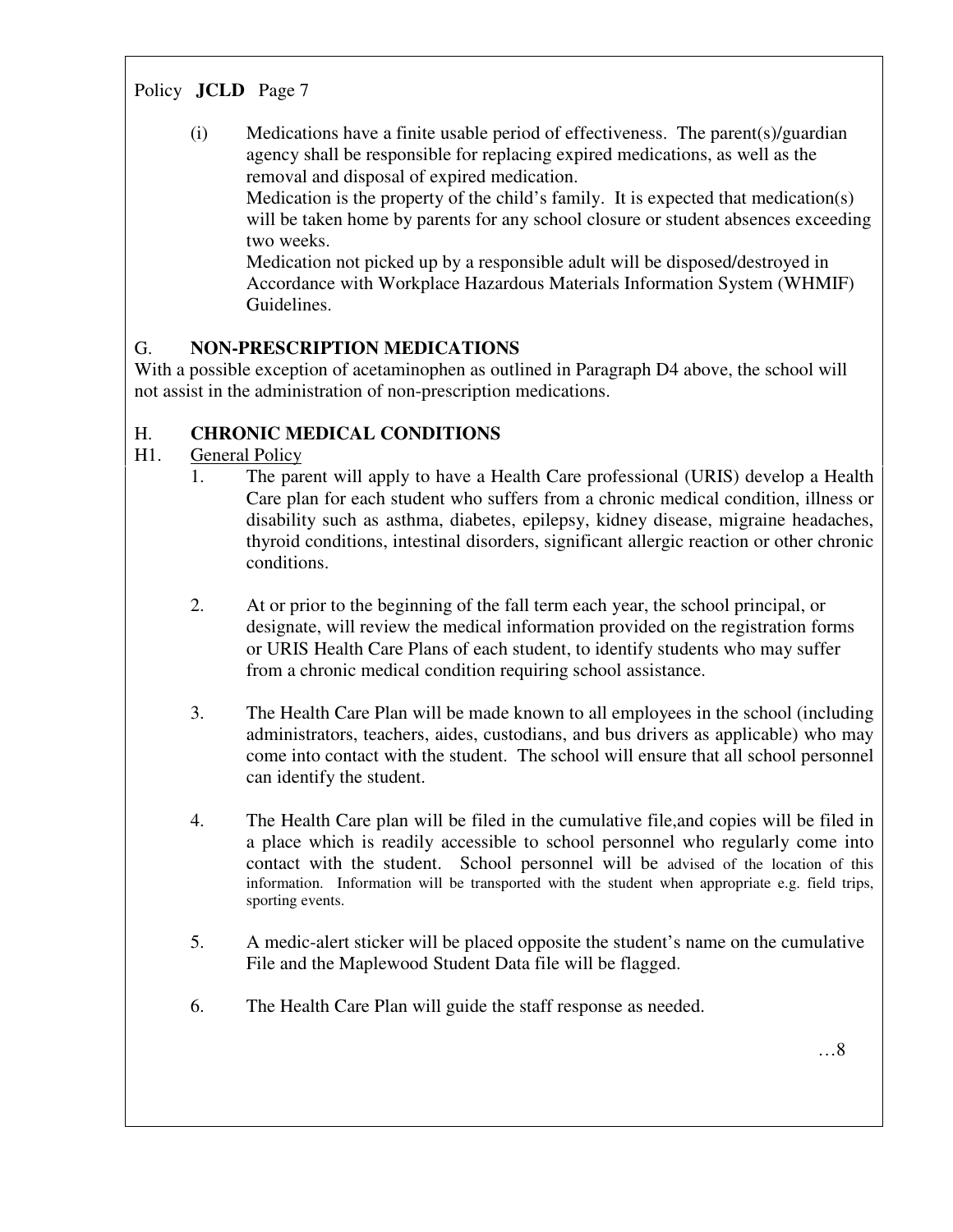7. The parent or guardian will notify the principal immediately if there is any change in the medical condition of the student. A revised Health Care plan will be prepared, circulated and filed.

#### H2. Self-Administered Asthma Medication

- 1. Asthmatic students who are prescribed inhaled medication will be allowed to carry their own inhalers unless the parent or guardian otherwise directs.
- 2. If the parent or guardian directs that the inhaler is not to be carried by the student, it will be the responsibility of the parent or guardian to arrange with the school for:

 (a) the keeping of the inhaler at school, in a location which is known and easily accessible to the student within minutes.

 (b) the keeping of the inhaler during the student's extra-curricular or other activities away from the school.

 (c) providing an adequate supply of the medication in the event that the inhaler is lost or exhausted.

 These arrangements will be made with the principal or designate, or with the supervising teacher.

- 3. If the student notifies a Division employee that the inhaler is lost or exhausted, the employee will immediately notify the principal and the parent or guardian. All reasonable steps will be taken to locate lost medication.
- 4. If the student requires assistance in administering the inhaled medication, the Procedures and guidelines set out in Section F apply.

#### H3 **Anaphylactic Shock**

Where the school is aware that a student is susceptible to extreme allergic reactions which may lead to anaphylactic shock, the following procedures will apply:

- 1. The principal will advise the parent/guardian in writing that the school requires a fully completed Health Care Plan written in collaboration with the URIS nurse.
- 2. The principal will arrange for appropriate staff training in the recognition of the signs and symptoms of anaphylactic shock, and in the administration of medication including the injection of epinephrine (epi-pen) by automatic injection. The URIS Nurse will serve as a resource to parents and staff in this respect.